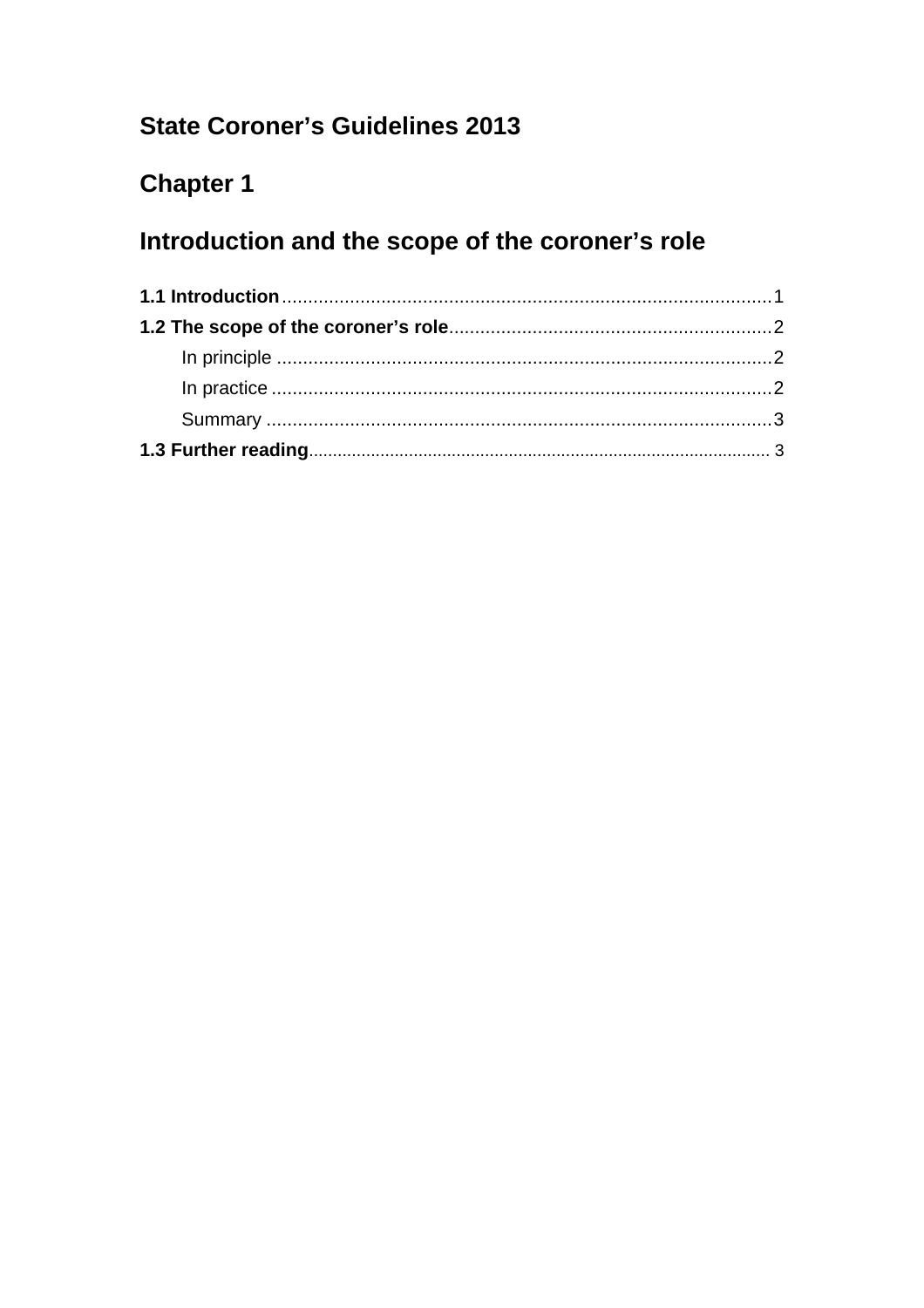### <span id="page-1-0"></span>**1.1 Introduction**

In order to ensure best practice and consistency in the coronial system the state coroner is obliged by s.14(1)(b) of the *Coroners Act 2003* to issue guidelines to local coroners stipulating matters to be taken into account when the discretions vested in them are being exercised. Guidelines may also be issued to any persons carrying out a function under the Coroners Act – s. 14(4).

*When investigating a death, a coroner must comply with the guidelines and any direction issued to the coroner to the greatest practicable extent* – s. 14(5).

These are those guidelines. They are intended to assist coroners to discharge their responsibilities. They will undoubtedly change over time and comments or suggestions from those working in or with the coronial system are always welcome.

The office of coroner is ancient and its development fascinating. It can be traced at least to 1194, although the role has obviously changed extensively in the intervening years. For those interested in this history the references below will assist. It is important to note, however, that unlike the position in say, NSW, the common law is expressly overridden by s. 104 of the Coroners Act which is in effect a codification of the law. The Coroners Act creates the jurisdiction and governs the powers and duties of coroners.

The *Coroners Act 2003* emphasizes:

- the desirability of a more consistent, efficient and transparent coronial system
- the right of family members to be involved in coronial investigations
- the need for coroners to seek to contribute proactively to a safer and more just community.

The Act seeks to facilitate the attainment of these objectives through various mechanisms including the appointment of a state coroner with power to issue guidelines and give directions to local coroners; an obligation on coroners to consult with and inform family members about key decisions; greater emphasis on coroners making preventative recommendations; and the centralisation of data collection.

The primary focus of coronial investigations is not whether someone should be held criminally or civilly liable for a death, although that may be an eventual outcome in some cases. Rather, more effort will be devoted to identifying the root cause of the incident that precipitated the death with a view to analysing systemic failures that contributed to the death and designing remedial responses.

The rigour, diligence and thoroughness with which coroners scrutinize unexpected deaths are a vindication of the value of life. Commitment to a just outcome and a meticulous approach to its pursuit are essential, but do not ensure success because coroners need to try to balance and reconcile competing interests. For example, the resolution of forensic questions must be tempered with reference to deeply held personal, religious and cultural beliefs that may come to the fore in times of tragedy: sometimes a coroner will forgo seeking to establish all of the facts relevant to understanding the circumstances of a death if there is no basis to suspect a serious wrong has occurred and the family of the deceased believe further investigation would be unduly intrusive. The coronial counsellors can assist mediate these and other issues with family members.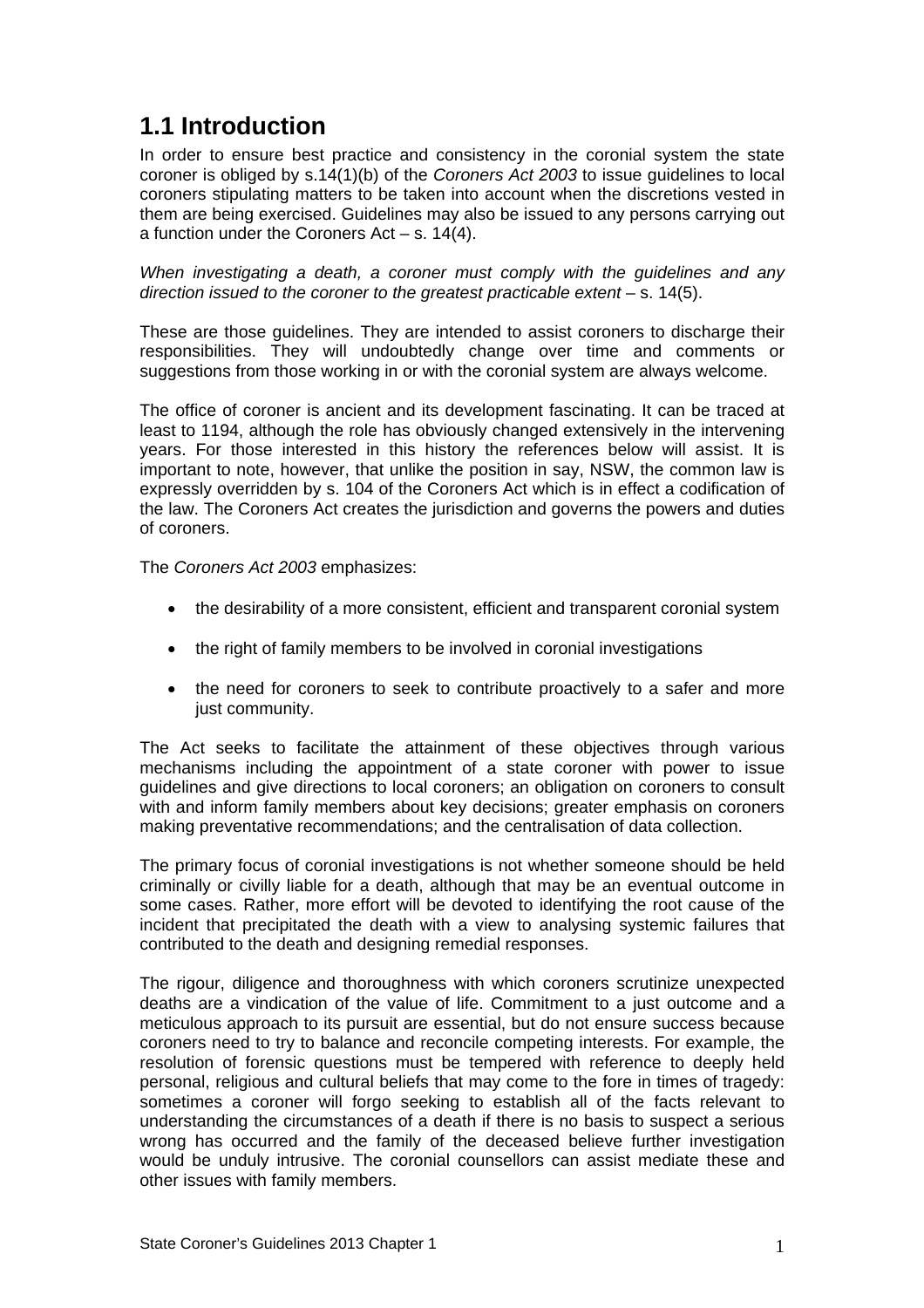<span id="page-2-0"></span>The identification of avoidable risks and recommendations designed to ameliorate them provides an opportunity for something positive to come from calamity. However, when analysing current practice and designing preventative recommendations the tendency to extrapolate from the single incident under investigation without sufficient regard to the frequency with which good outcomes are secured by the status quo must be avoided. Recommendations must have a sound evidentiary basis. The section on inquests contains suggestions about how this might be achieved.

The coronial system is inter-disciplinary: it depends on the cooperation and expertise of professionals from numerous agencies and organisations. That a coroner can not have personal knowledge of all matters relevant to a coronial investigation was elegantly explained 140 years ago by the great novelist George Eliot who wrote:-

*'In my opinion,' said Lydgate, 'legal training only makes a man more incompetent in questions that require knowledge of another kind….A lawyer is no better than an old woman at a post mortem examination. How is he to know the action of a poison?'* 

*'You are aware I suppose, that it is not the coroner's business to conduct the post mortem, but only to take the evidence of the medical witness?' said Mr Chrichely, with some scorn.* 

*'Who is often as ignorant as the coroner himself,' said Lydgate.[1](#page-2-1)*

However the coroner is at the centre: he or she is primarily responsible for ensuring the other participants play their parts appropriately. Hopefully these guidelines will assist coroners to do that.

Above all, coroners must ensure that familiarity with the processes of death investigation does not lead to their forgetting that for most people, involvement in the coronial system is a uniquely distressing experience. Compassion and patience in all dealings with those affected by the deaths investigated is essential.

### **1.2 The scope of the coroner's role**

### *In principle*

The role of a coroner is to:

- supervise the investigation
- direct the inquiry to ensure all necessary evidence is gathered
- preside over an inquest
- make the findings required by the Act and any appropriate preventative comments.

#### *In practice*

A coroner is in control of a death investigation from the time a death is reported under s. 7 until the coroner stops investigating the death and makes the necessary findings. While the investigative steps may be undertaken by police officers, pathologists or other forensic experts, they are acting as the coroner's agents and are subject to the coroner's direction.

<span id="page-2-1"></span> $\overline{a}$ 1 Eliot G, *Middlemarch*, ch 16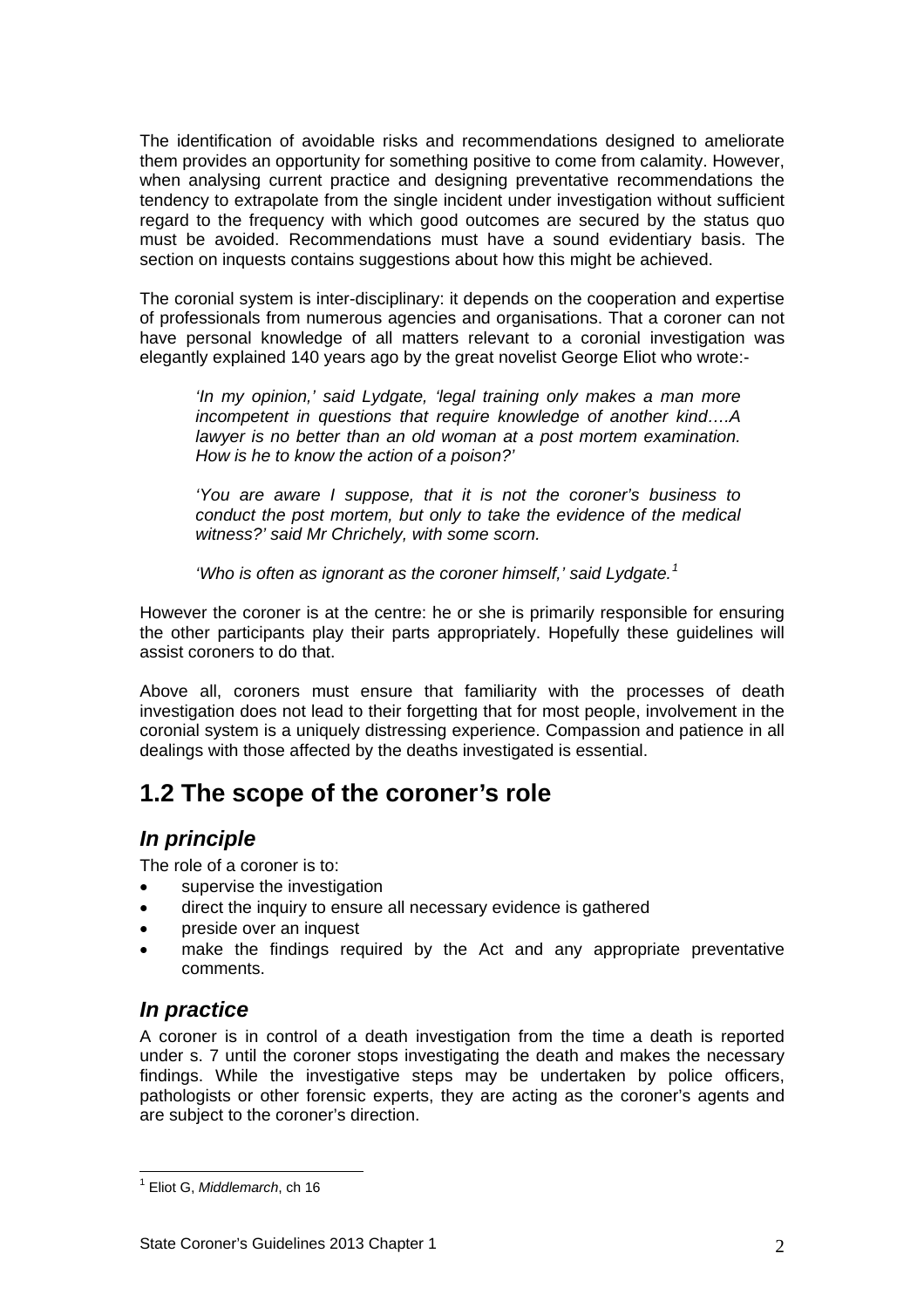<span id="page-3-0"></span>In an *inter partes* matter, it is the parties' role to determine the scope of any pre-trial inquiries, what witnesses are called and what information is put before the judicial officer who remains aloof from that part of the proceedings and adjudicates upon the evidence put forward by the parties after having regard to their submissions.

In an investigation and/or inquest commenced when a death is reported under the Coroners Act there is no such separation of function. The coroner identifies the issues to be investigated and the means by which that should happen. The coroner determines whether an inquest will be held, who will be given leave to appear and what witnesses will give evidence. It is appropriate for the coroner to consult on these issues with the family member and other parties who may have an interest in the inquiry. However, it is the coroner who is principally responsible for directing the course of the investigation and/or inquest and for ensuring the gathering of all information necessary for a thorough examination of the cause of death and of the means by which the likelihood of similar deaths can be reduced. It is the coroner on whom the Act places the responsibility of making the findings set out in s. 45.

When one considers that a coroner can issue and execute search warrants, instruct police on what inquiries should be made, require witnesses to answer even incriminating questions, obtain reports from experts of their choosing, is not bound by the rules of evidence, there can be no doubt the role is very different from that discharged by a magistrate adjudicating in civil litigation or criminal charges. It is essential the different purposes this system is designed to achieve are vigorously pursued and the different role the coroner plays is recognised and acted upon.

Even though a coroner can no longer commit a person to trial, as was authorised by earlier Acts, it would be disingenuous to suggest the criminal justice system and the coronial system are completely separate and discrete. Indeed the Act makes specific provisions for coroners to refer information to prosecutors - see s. 48. Similarly, although the Act in s. 45(5) and s. 46(3) prohibits a coroner from purporting to determine questions of civil liability, it is common for litigants to seek evidence for use in such proceedings via the coronial process. Approaches coroners might utilise to reduce the likelihood of their proceedings becoming focussed on issues that should better be contested in other proceedings are discussed in chapters 7 and 9 which deal with investigations and inquests. However, in some cases complete separation or compartmentalisation of the coronial, civil and criminal aspects of a death investigation is not possible or desirable. Coroners are required to find 'how' the person died; a question that is often central to civil or criminal proceedings. Evidence discovered by coroners will often be crucial to civil or criminal cases. This overlap should not discourage coroners from discharging their statutory duties.

#### *Summary*

Coroners need to be involved in determining what issues should be investigated and how they should be pursued, guided by the experts with whom they collaborate. The focus is on establishing as far as is reasonably possible, the circumstances of the person's death and considering whether changes could reduce the likelihood of similar deaths or to otherwise contribute to public safety or improvements in the administration of justice.

## **1.3 Further reading**

*Jervis on Coroners 12th ed*

*Halsbury's Laws of England Vol 9(2)* (2006 Reissue), paras [903]-[904]